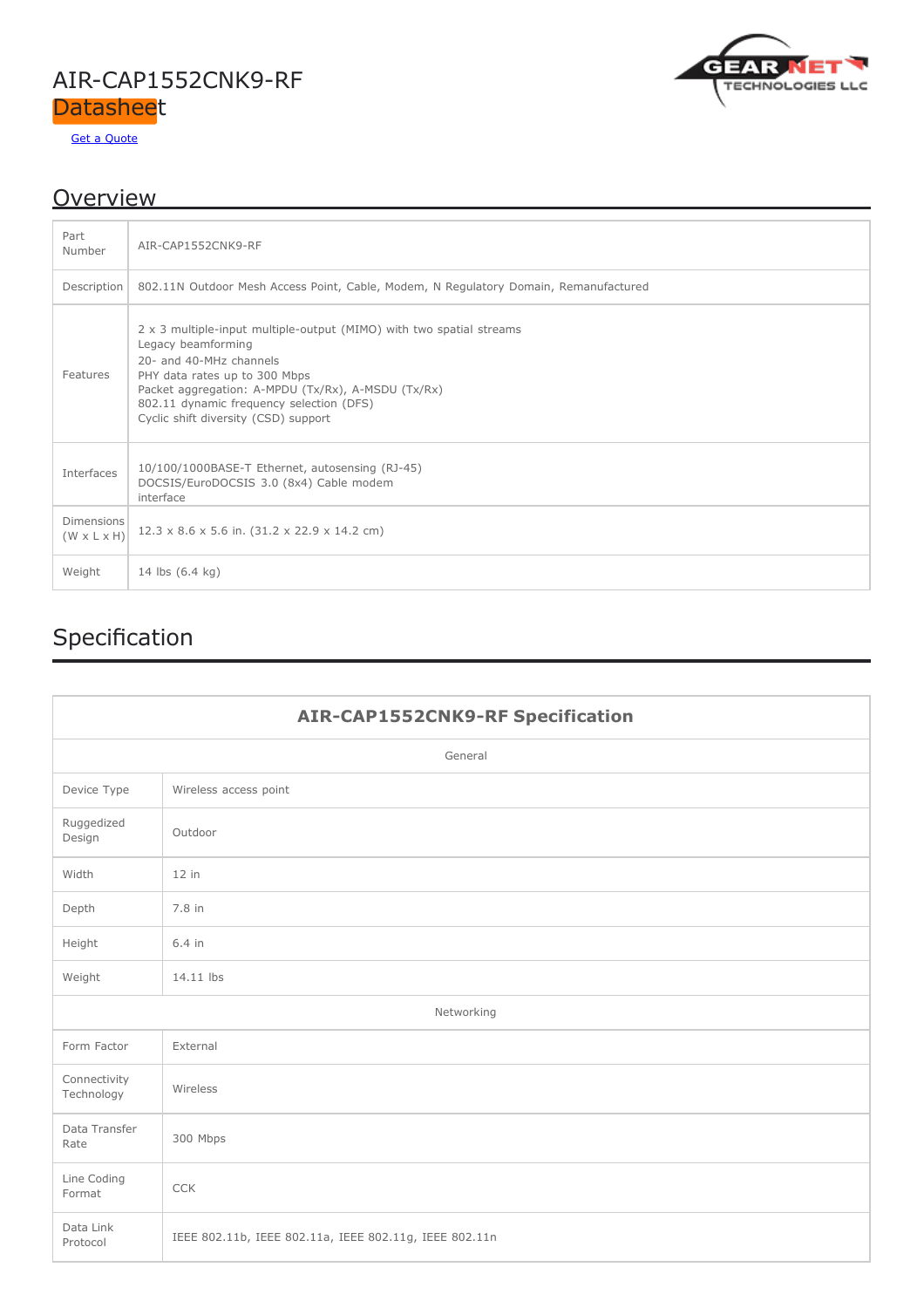| <b>AIR-CAP1552CNK9-RF Specification</b>   |                                                                                                                                                                                                                                                       |  |  |  |  |
|-------------------------------------------|-------------------------------------------------------------------------------------------------------------------------------------------------------------------------------------------------------------------------------------------------------|--|--|--|--|
| Network /<br>Transport<br>Protocol        | L2TP, IPSec                                                                                                                                                                                                                                           |  |  |  |  |
| Frequency Band                            | 2.4 GHz, 5 GHz                                                                                                                                                                                                                                        |  |  |  |  |
| Features                                  | Auto-sensing per device, MAC address filtering, DFS support, VPN passthrough, MIMO technology, Quality of Service (QoS),<br>wireless bridge mode, CleanAir technology, ClientLink technology                                                          |  |  |  |  |
| Encryption<br>Algorithm                   | LEAP, AES, TLS, PEAP, TTLS, TKIP, WPA, WPA2                                                                                                                                                                                                           |  |  |  |  |
| Authentication<br>Method                  | X.509 certificates, Extensible Authentication Protocol (EAP)                                                                                                                                                                                          |  |  |  |  |
| Compliant<br>Standards                    | IEEE 802.11b, IEEE 802.11a, IEEE 802.3af, IEEE 802.11g, IEEE 802.1x, IEEE 802.11i, Wi-Fi CERTIFIED, IEEE 802.11n                                                                                                                                      |  |  |  |  |
| Antenna                                   |                                                                                                                                                                                                                                                       |  |  |  |  |
| Antenna                                   | Internal                                                                                                                                                                                                                                              |  |  |  |  |
|                                           | Communications                                                                                                                                                                                                                                        |  |  |  |  |
| Type                                      | Cable modem                                                                                                                                                                                                                                           |  |  |  |  |
| Protocols &<br>Specifications             | DOCSIS 2.0, DOCSIS 1.1, DOCSIS 1.0, Euro-DOCSIS 1.0, Euro-DOCSIS 1.1, Euro-DOCSIS 2.0, DOCSIS 3.0, Euro-DOCSIS<br>3.0                                                                                                                                 |  |  |  |  |
| Analog Ports Qty                          | 8                                                                                                                                                                                                                                                     |  |  |  |  |
| Expansion / Connectivity                  |                                                                                                                                                                                                                                                       |  |  |  |  |
| <b>Expansion Slots</b>                    | $1$ (total) / $1$ (free) $\times$ SFP (mini-GBIC)                                                                                                                                                                                                     |  |  |  |  |
| Interfaces                                | 1 x 1000Base-T - RJ-45                                                                                                                                                                                                                                |  |  |  |  |
| Miscellaneous                             |                                                                                                                                                                                                                                                       |  |  |  |  |
| Compliant<br>Standards                    | ICES-003, EN 300.328, EN 301.489.1, EN 301.489.17, FCC Part 15.247, RSS-210, RSS-102, EN 61000-4-4, EN 61000-4-2,<br>EN<br>61000-4-3, EN 61000-4-5, NEMA Type 4X, FCC Part 15.107, FCC Part 15.109, AS/NZS 4268, EN 301.893, FCC Part<br>15.407, IP67 |  |  |  |  |
| Pricing Type                              | Refurbished                                                                                                                                                                                                                                           |  |  |  |  |
| Power                                     |                                                                                                                                                                                                                                                       |  |  |  |  |
| Power Over<br>Ethernet (PoE)<br>Supported | PoE                                                                                                                                                                                                                                                   |  |  |  |  |
| Manufacturer Warranty                     |                                                                                                                                                                                                                                                       |  |  |  |  |
| Service &<br>Support                      | Limited warranty - 90 days                                                                                                                                                                                                                            |  |  |  |  |
| Environmental Parameters                  |                                                                                                                                                                                                                                                       |  |  |  |  |
| Min Operating<br>Temperature              | $-40 °F$                                                                                                                                                                                                                                              |  |  |  |  |
| Max Operating<br>Temperature              | 131 °F                                                                                                                                                                                                                                                |  |  |  |  |

## Want to Buy